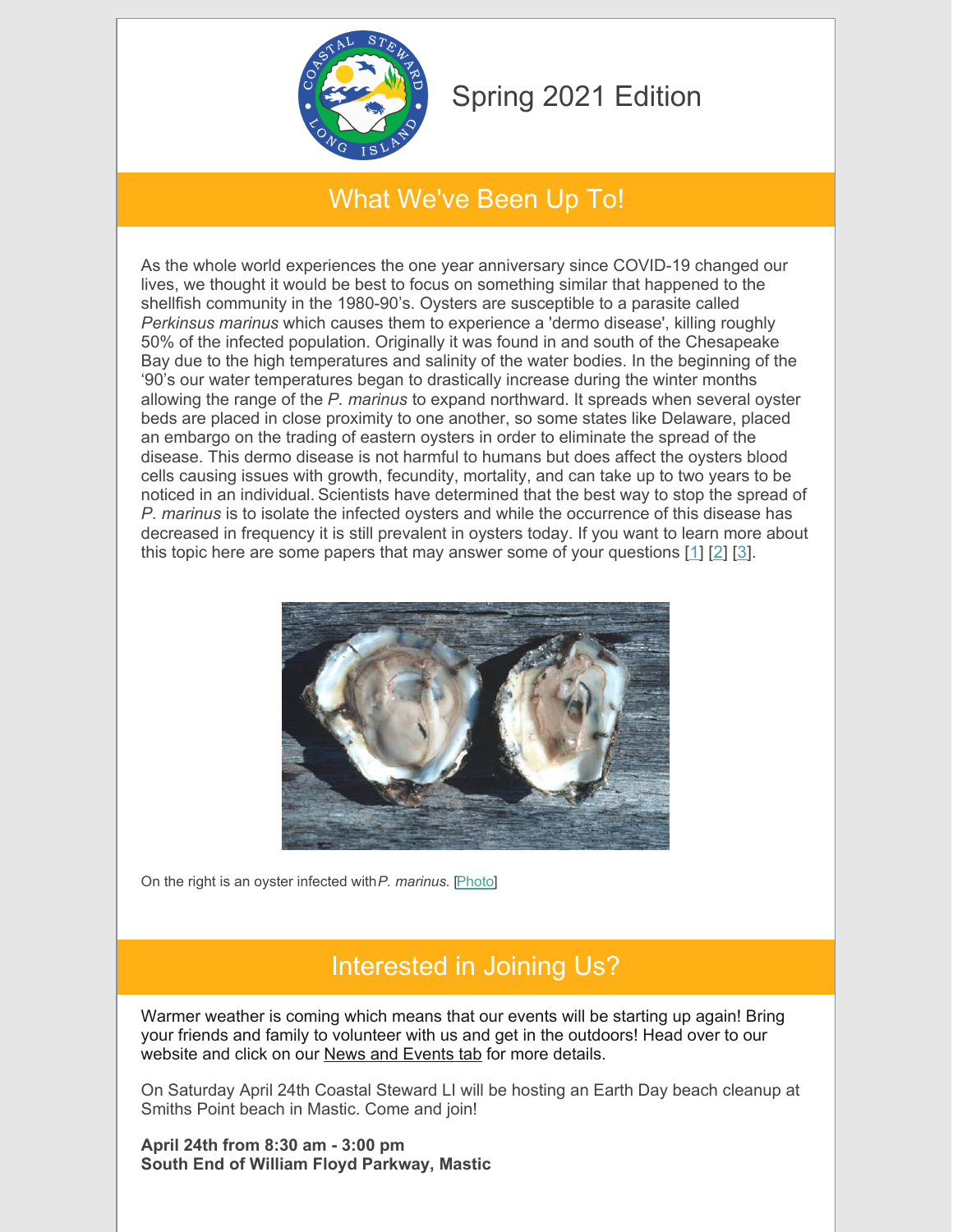

#### Support Coastal Steward!

We'd like to take this opportunity to again thank all of our volunteers and those who have donated to CSLI in the past. By supporting us, we can continue our mission of restoring and preserving LI's coastline through education, raising public awareness and community action.

You can support us by making a tax-deductible donation to our organization that supports our marine education programs. Click [here](https://www.coastalsteward.org/donate.html) to help make a difference with us!

Another way to help our non-profit (501(c)(3) is by using 'AmazonSmile' whenever you order something from Amazon.com. Amazon will donate 0.5% of your eligible purchases to CSLI. And there's no extra cost!

Simply navigate to https://smile.amazon.com and click on the 'Get started' button. After signing in, you will need to choose 'Coastal Steward Long Island' as the charitable organization. There's a 'Learn more about AmazonSmile' link at the bottom of their page to get more information.



## Did You Know?

You can [purchase](https://tidalteesapparel.com/collections/coastal-steward-li-collaboration) your very own Coastal Steward apparel! Head over to Tidal Tees Apparel where we have a collection of items and a 100% of the profits come back to us!